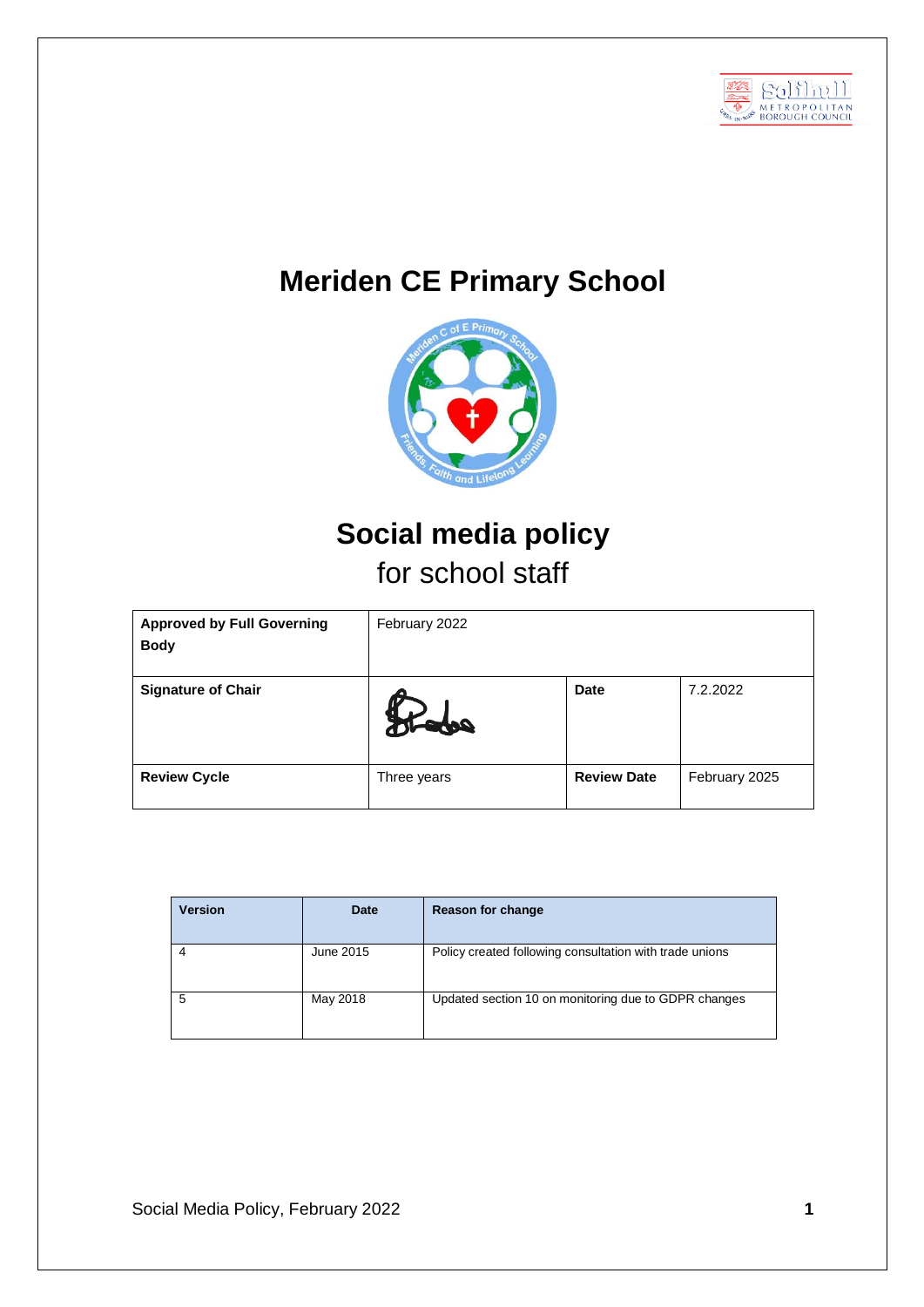## **Contents**

| 1               |                                                                       |  |
|-----------------|-----------------------------------------------------------------------|--|
| 2               |                                                                       |  |
| 3               |                                                                       |  |
| 4               |                                                                       |  |
| 5               |                                                                       |  |
| 6               | When using social media as part of working with pupils and students 6 |  |
| $\overline{7}$  |                                                                       |  |
| 8               |                                                                       |  |
| 9               |                                                                       |  |
| 10              |                                                                       |  |
| 11              |                                                                       |  |
| 12 <sup>2</sup> |                                                                       |  |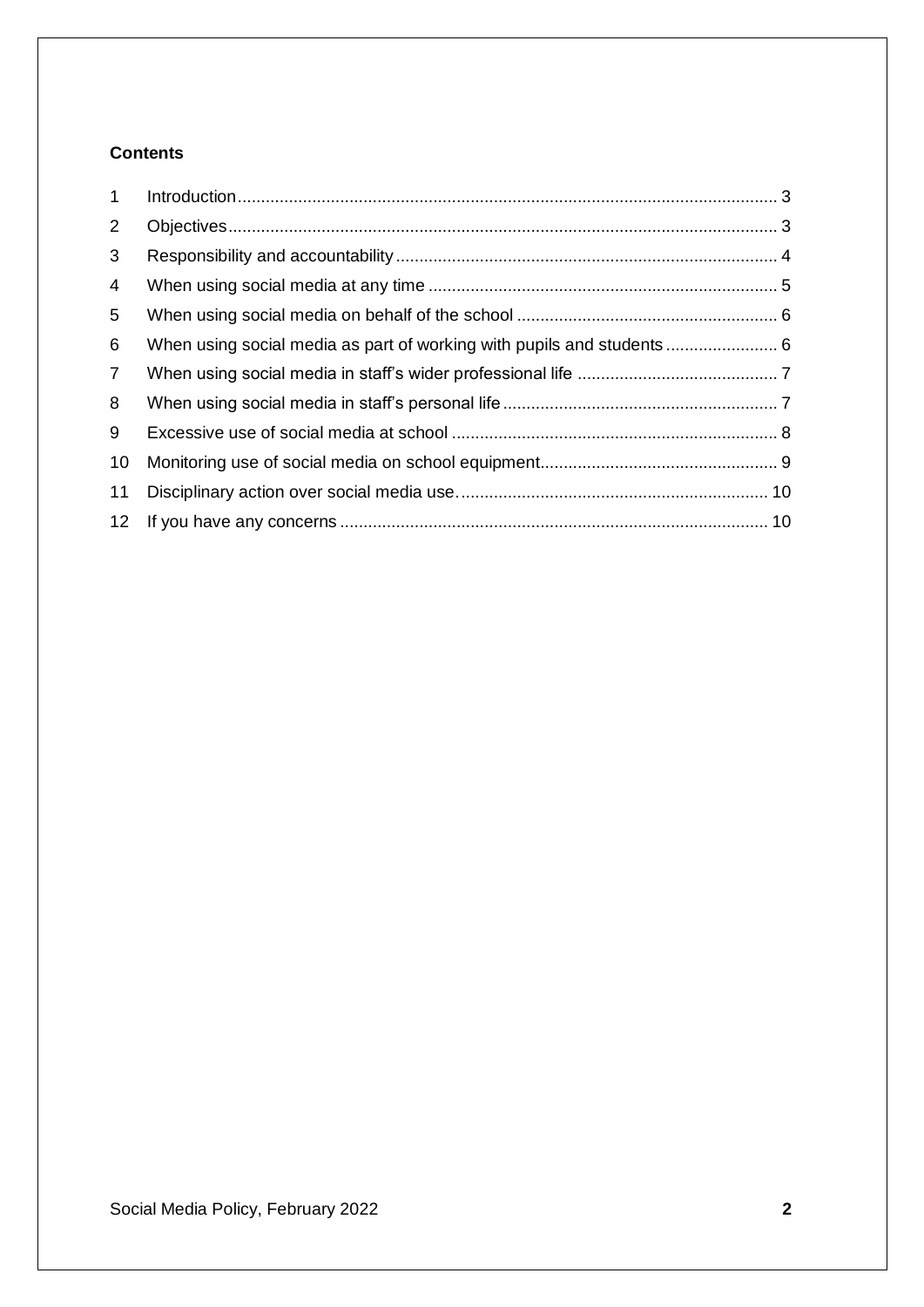#### <span id="page-2-0"></span>**1 Introduction**

- 1.1 We actively encourage the responsible use of social media. Responsible use of social media can be positive for learning and teaching. It can also be personally enjoyable and beneficial.
- 1.2 This policy will make clear what standards are expected of anyone who works for the school and uses social media as well as what actions may be taken when it is considered a member of staff may have breached this policy.
- 1.3 This policy applies to all staff use of social media, including:
	- 1.3.1 on behalf of the school;
	- 1.3.2 as part of their work directly with pupils<sup>1</sup>;
	- 1.3.3 in their wider professional lives; and
	- 1.3.4 in their personal lives.
- 1.4 There is additional guidance available to help staff follow good practice on the esafety toolkit area of the Social Solihull website.
- 1.5 In this policy, we define **social media** to mean:

*'Websites and applications that enable users to create and share content or to participate in social networking.'*

- 1.6 In this policy, the word **staff** includes temporary and casual staff, agency staff, and volunteers during their time working with the school.
- 1.7 In this policy, the word **parents** is used to mean the parents, carers and others with parental responsibility for a pupil at the school.
- 1.8 This policy works alongside other legislation, DFE statutory guidance, and other school and local authority policies such as Code of employee conduct, E safety framework policy and Acceptable use agreement. These all also apply where relevant.

## <span id="page-2-1"></span>**2 Objectives**

l

The purpose of this policy is to;

<sup>1</sup> **Pupil** is used throughout this policy. Some schools may wish to amend this to **student**.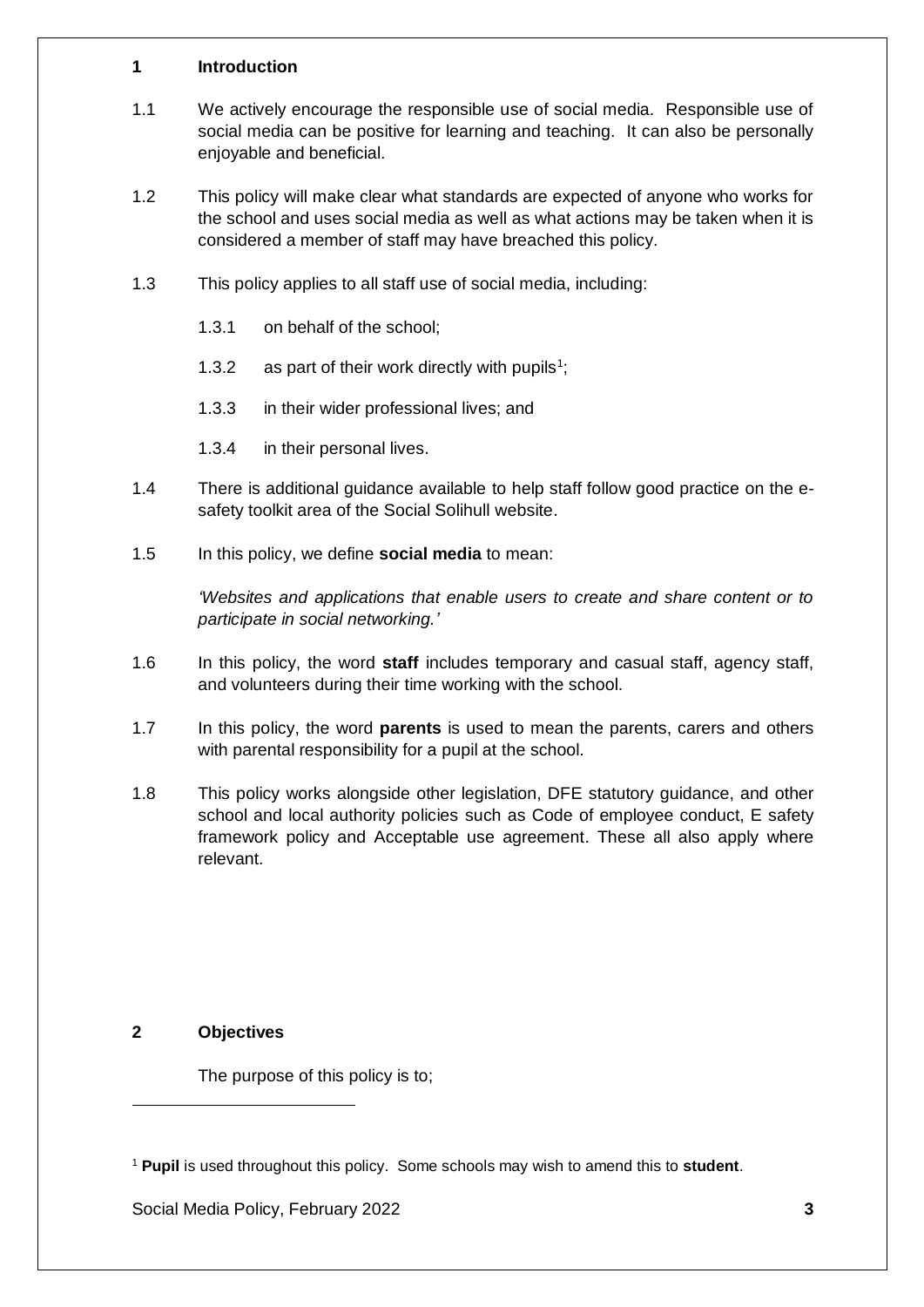- (a) clarify what the school considers to be appropriate and inappropriate use of social networking by staff;
- (b) encourage social networking to be used in a beneficial and positive way;
- (c) safeguard staff, pupils, parents and members of the public from abuse through social networking;
- (d) safeguard the reputation of the school, other schools, other organisations and employers from unwarranted abuse through social networking; and
- (e) set out the procedures that will be followed where it is considered that staff have inappropriately or unlawfully used social networking.

## <span id="page-3-0"></span>**3 Responsibility and accountability**

- 3.1 Headteachers or principals:
	- 3.1.1 should ensure that all existing and new staff are trained and become familiar with this policy and its relationship to the school's standards, policies and guidance on the use of ICT and e-safety;
	- 3.1.2 should provide opportunities to discuss appropriate social networking use by staff on a regular basis and ensure that any queries raised are resolved swiftly;
	- 3.1.3 must ensure that any allegations raised in respect of access to social networking sites are investigated promptly and appropriately, in accordance with the school's disciplinary procedure, code of conduct and internet safety guidelines; and
	- 3.1.4 should ensure there is a system in place for regular monitoring.
- 3.2 School staff:
	- 3.2.1 should ensure that they are familiar with the contents of this policy and its relationship to the school's standards, policies and guidance on the use of ICT and e-safety;
	- 3.2.2 should raise any queries or areas of concern they have relating to the use of social networking sites and interpretation of this policy – with their line manager in the first instance; and
	- 3.2.3 must comply with this policy where specific activities or conduct is prohibited.
- 3.3 Solihull Council Human Resources:
	- 3.3.1 will advise and support Headteachers and line managers on the application of this policy.
- 3.4 School governors:

Social Media Policy, February 2022 **4**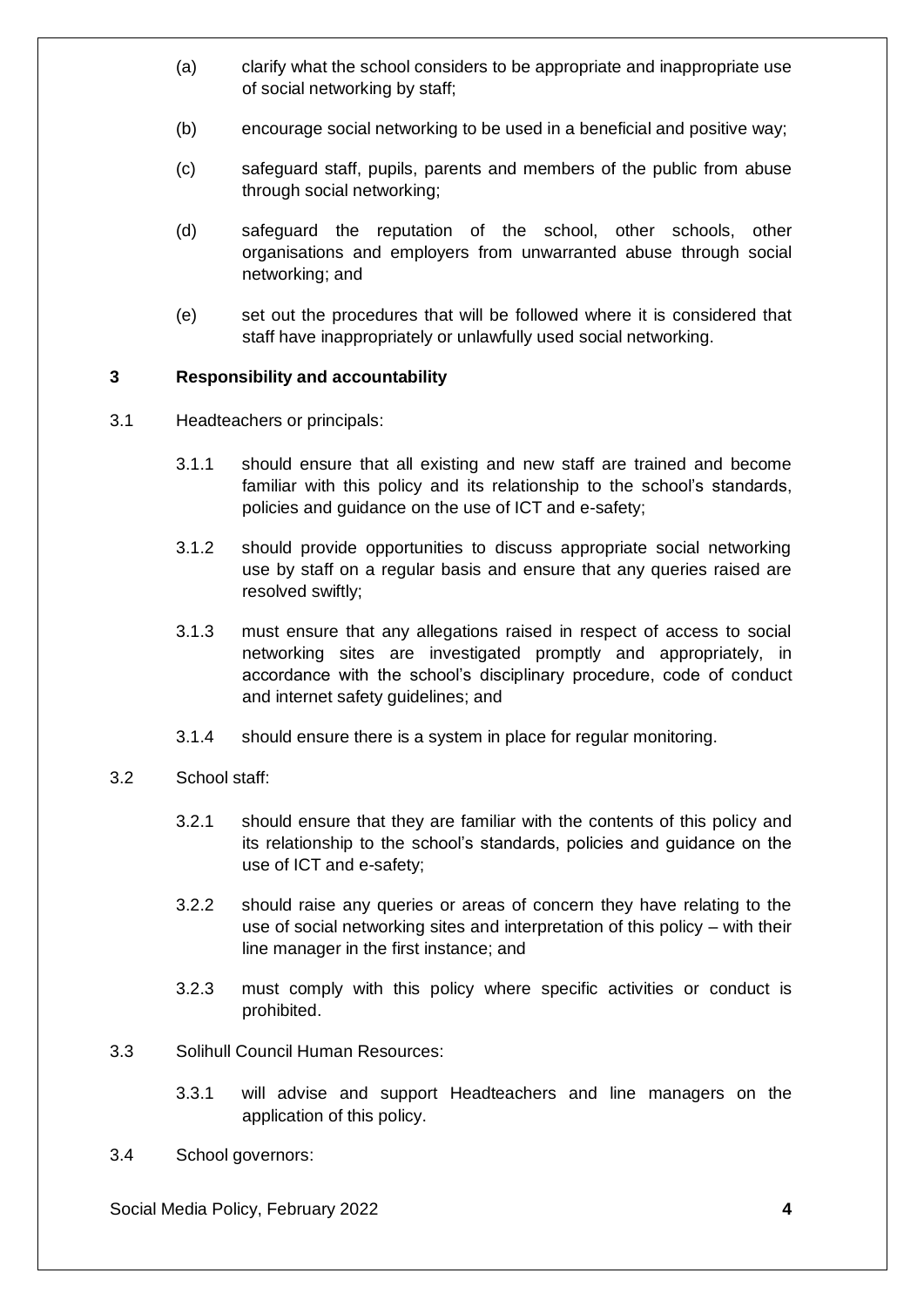- 3.4.1 will review this policy and its application annually (or more frequently as required); and
- 3.4.2 should ensure that their own behaviour is in line with that expected as outlined in the governors' code of conduct and in accordance with this policy.

## <span id="page-4-0"></span>**4 When using social media at any time**

- 4.1 Staff **must not** place a child at risk of harm.
	- 4.1.1 Staff **must** follow statutory and school safeguarding procedures at all times when using social media.
	- 4.1.2 Staff **must** report all situations where any child is at potential risk by using relevant statutory and school child protection procedures.
- 4.2 Staff **must not** allow their use of social media to affect their ability to do their job in any way.
	- 4.2.1 Social media relationships **must** be declared with other personal relationships or interests whenever necessary or appropriate.
- 4.3 Staff **must** maintain the reputation of the school, its staff, its pupils, its parents, its governors, its wider community and their employers.
- 4.4 Staff **must not** contribute or access any social media content which is illegal, discriminatory, sexual, or otherwise offensive when linked in any way to the school. This link could be, as examples, by identification with the school, during the working day, on school premises or when using school equipment. Such behaviours may also result in criminal proceedings.
	- 4.4.1 Staff **must** recognise that contributing or accessing any social media content which is illegal, discriminatory, sexual or otherwise offensive during personal use could lead to damage to their professional reputation or damage to the reputation of the school. This damage would breach the social media policy. And, again, such behaviours may also result in criminal proceedings.
- 4.5 Staff **must not** use social media to criticise or insult their school, its staff, its pupils, its parents, its governors or its wider community.
	- 4.5.1 Staff should be aware that there are other, more appropriate, methods of raising valid concerns about their school and its staff.
- 4.6 Staff **must not** use social media to harass, bully or intimidate any pupil, parent, member of staff, governor or other member of the wider school community.
- 4.7 Staff **must not** breach school confidentiality.
	- 4.7.1 School staff **must** follow their school data protection responsibilities when using social media.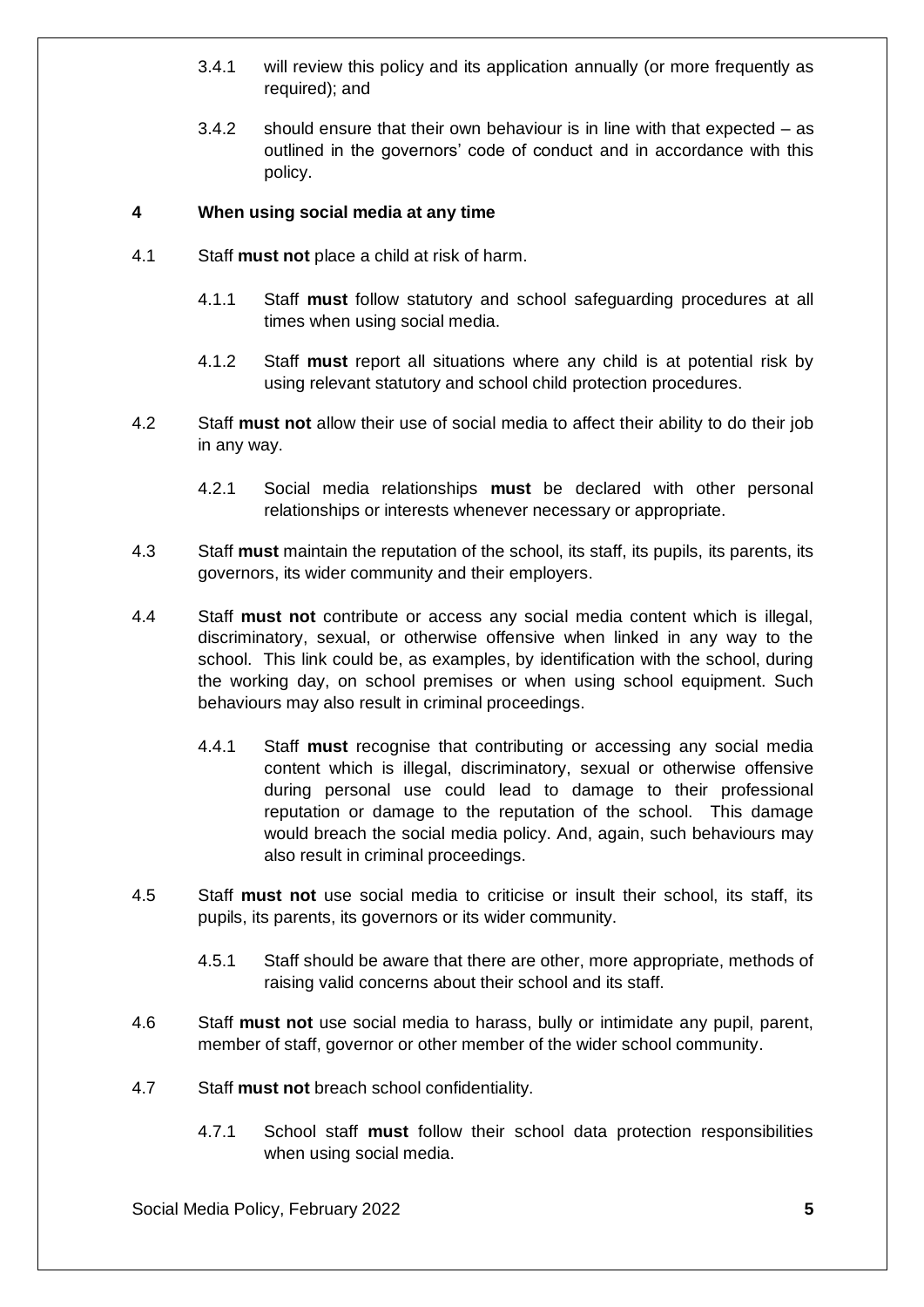- 4.7.2 Staff **must not** reveal any other private or confidential school matters when using any social media.
- 4.8 Staff are responsible for their actions (and its consequences) whenever they use social media.
	- 4.8.1 Staff are responsible for **all** their social media content.
	- 4.8.2 Staff must understand that social media offers no guarantee of privacy and that any content they produce can be shared more widely by others. A member of staff's professional reputation or the reputation of the school could be damaged by content, perhaps which was intended to be private, being shared more widely than intended.
	- 4.8.3 Staff would still be held responsible for any consequential breach of this policy as they were responsible for producing the original content.
- 4.9 Staff are responsible for the configuration and use of any personal social media accounts they have. They are responsible for determining the level of security and privacy of **all** their social media content.
- 4.10 Staff **must** raise all doubts, questions and concerns related to social media with school leaders. Staff must seek advice if they are not sure if any particular use of social media (or a related action) is appropriate or would potentially breach this policy. Staff cannot rely on their ignorance or lack of knowledge to defend any breach of this policy.

#### <span id="page-5-0"></span>**5 When using social media on behalf of the school**

*Some schools use social media as a communications channel for their school and to engage with their wider community.*

- 5.1 Staff **must** be given explicit permission to use social media on behalf of their school by a school leader.
- 5.2 These staff **must** follow all related procedures when acting on behalf of the school.
- 5.3 Staff **must** have separate user accounts for school use of social media.
- 5.4 Staff **must** not use school social media for any personal discussions or for any individual personal matters even if initiated by other members of the school community. Users must be directed to more appropriate communication channels.

#### <span id="page-5-1"></span>**6 When using social media as part of working with pupils and students**

*Some schools are starting to use social media to engage with their own pupils to support learning.*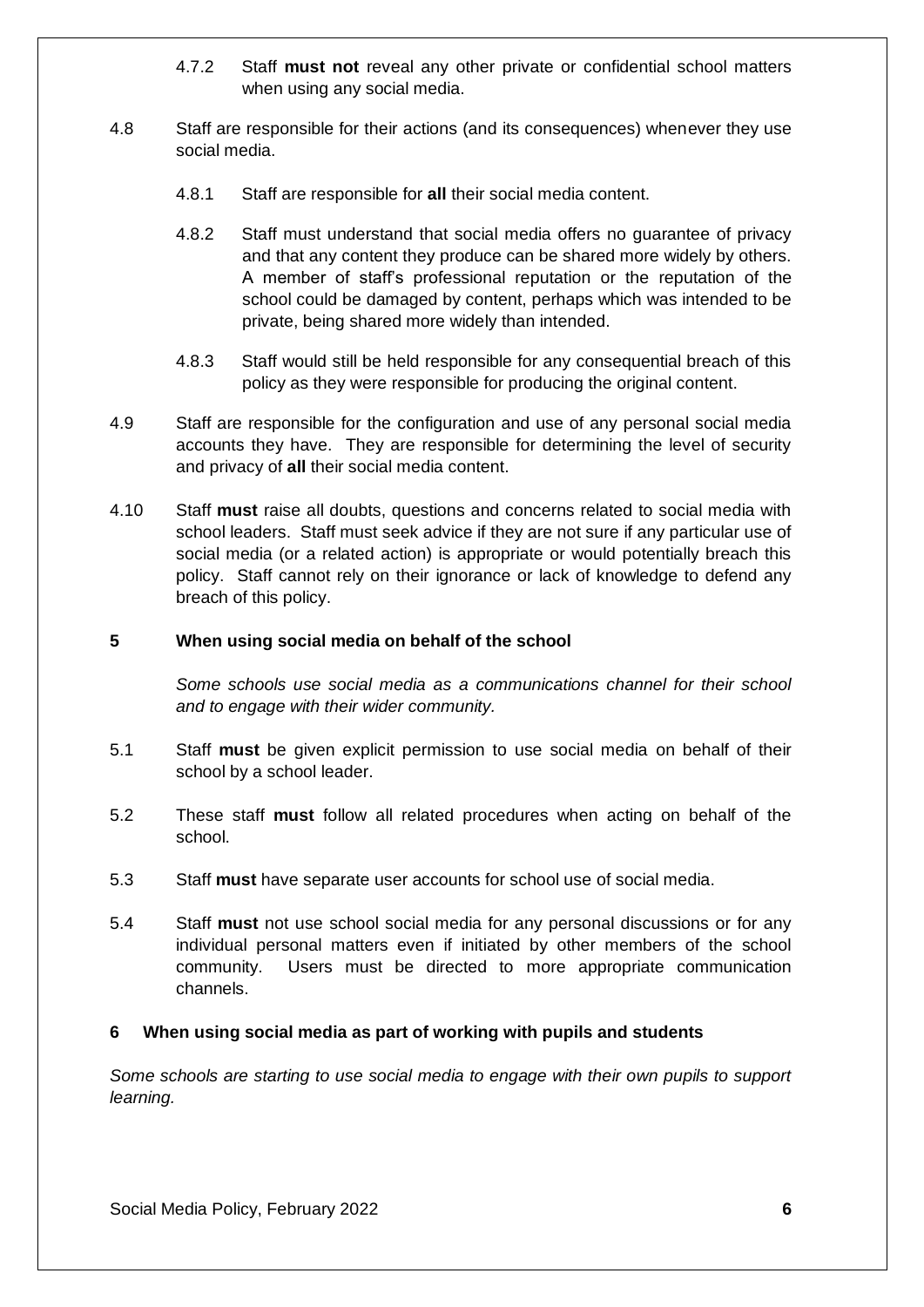6.1 Staff **must** ensure that all social media use when working with pupils is sanctioned by the school; only uses explicitly agreed social media; and, follows agreed policies and procedures.

## <span id="page-6-0"></span>**7 When using social media in staff's wider professional life**

*Social media is a useful tool for engaging and collaborating with the wider education community.*

7.1 Staff **must** be clear that their social media content is personal and not endorsed or supported by their school.

Where staff discuss their work on social media (for example, giving opinions on their specialism or the sector in which they work), they must make it clear that the views expressed are theirs. It is recommended that staff include a statement on each profile they maintain such as

"The views I express here are mine alone and do not reflect the views of [insert School Name] or Solihull Council.

- 7.2 Staff **can** identify their school where appropriate but cannot use account names, school branding or anything else that could imply that the content is official school content.
- 7.3 Staff **must** be particularly careful to not reveal any details of staff, pupils, parents or other members of the school community that make it possible to identify any individuals.
- 7.4 Staff **must** use appropriate behaviour and language at all times. As a guide, this should be similar to that which would be used when taking part in a face-to-face meeting with other education professionals.

#### <span id="page-6-1"></span>**8 When using social media in staff's personal life**

- 8.1 The personal use of social media must neither interfere with a member of staff's ability to maintain their professional reputation nor impact on the reputation of the school.
- 8.2 Staff **must** take all reasonable steps to ensure the proper separation of their professional and personal lives.
	- 8.2.1 Staff **must not** use school social networking accounts for personal content.
	- 8.2.2 Staff **must** respect the wishes and privacy of any other members of their school community with whom they have personal social media contact.
- 8.3 Staff **must not** use personal social media with any child with whom they solely have, or have had, a staff/pupil relationship. This includes ex-pupils until they reach the age of 18.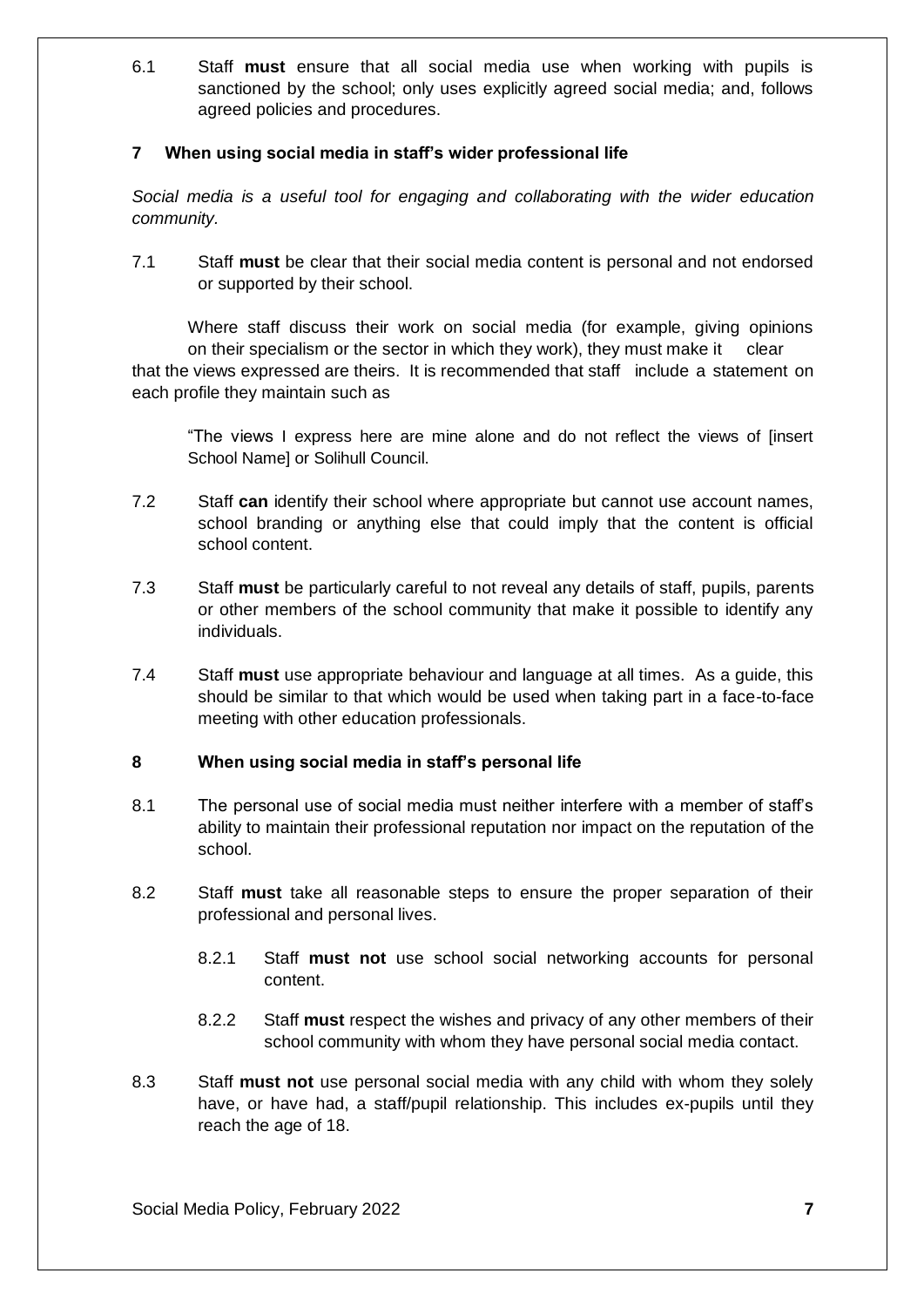- 8.3.1 School staff **can** have social media contact with pupils or ex-pupils where other appropriate relationships exist. For example, a pupil who is also a family member or a family friend. These relationships must be open and transparent. The member of staff should report these social media relationships to senior leaders for their own protection.
- 8.3.2 Staff **must** retain any communications to pupils or ex-pupils rejecting any approaches made on social media and ensure that they are professional in tone. Staff **must** also consider reporting these to senior leaders to ensure transparency.
- 8.4 Staff **must not** use personal social media with anyone with whom they solely have a staff/parent relationship.
	- 8.4.1 Staff at schools can often have more complex relationships than just being a member of staff or a parent. As examples, staff can also be parents (of pupils at the school), in relationships or have friendships with other staff or parents; or also governors. Any member of staff should report any social media relationships to senior leaders for their own protection.
- 8.5 Staff **must** make sure that their personal social media activities take into account who they have social media relationships with – particularly any other members of school community – and moderate their social media behaviour accordingly.
- 8.6 Personal use of social media at school:
	- 8.6.1 School staff **can** make reasonable personal use of social media during the working day or while at their school. This must not interfere with any work activities.
	- 8.6.2 Staff can only use social media when no pupils are present and during breaks or non-directed time.
	- 8.6.3 Staff **can** use school devices where social media sites can be accessed using school systems. This use must also follow the school's staff acceptable use policy (AUP).

There is no obligation on the school to make social media sites available to staff.

8.6.4 Staff **can** only use personal devices with social media while at their school where the use of personal devices is allowed by the school. Again, this use must still follow the school's acceptable use policy (AUP).

#### <span id="page-7-0"></span>**9 Excessive use of social media at school**

9.1 Staff **must not** spend an excessive amount of time while at the school on personal use of social media. They must ensure that use of social media does not interfere with their duties.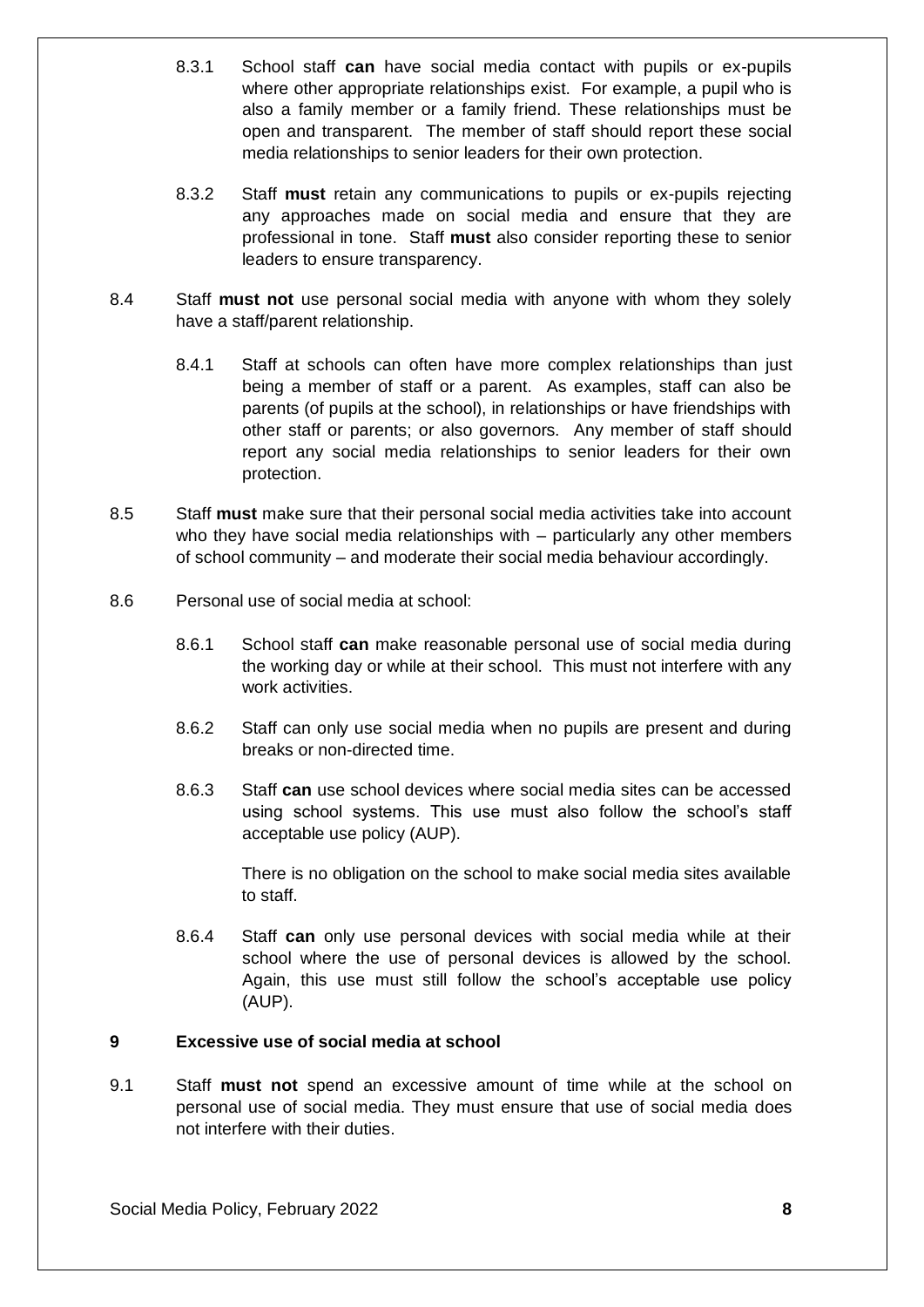#### <span id="page-8-0"></span>**10 Monitoring use of social media on school equipment**

- 10.1 The school reserves the right to monitor **all** staff internet use, including when staff are making personal use of social media, on any school systems or equipment. Misuse of social media – even personal use – on school equipment is a breach of the school's acceptable use policy.
- 10.2 The school's ICT provider routinely monitor internet traffic data (websites visited, time and date of visit) to ensure school policies are being adhered to. Periodic reports will be created by ICT so that schools may monitor their employees' use of these facilities. The information obtained through monitoring may be shared internally including with the employee's line manager, HR and ICT staff if there are reasonable grounds to believe that there has been a breach of the rules set out in the school's policies.
- 10.3 You need to be aware that such monitoring might reveal sensitive and personal information about you. For example, if you regularly visit social media sites which detail the activities of a particular political party or religious group, then those visits might indicate your political opinions or religious beliefs. By carrying out such activities using our facilities you give explicit consent for the processing of any sensitive personal data about you which may be revealed by such monitoring.
- 10.4 The information gathered through monitoring will be retained only long enough for any breach of this policy to come to light and for any investigation to be conducted. Information obtained through monitoring will not be disclosed to third parties (unless the school/Council is under a duty to report matters to a regulatory authority or to a law enforcement agency). More information on monitoring and employee's rights in relation to data can be found in the school/Council's Data Protection policy and Acceptable Use guidance.